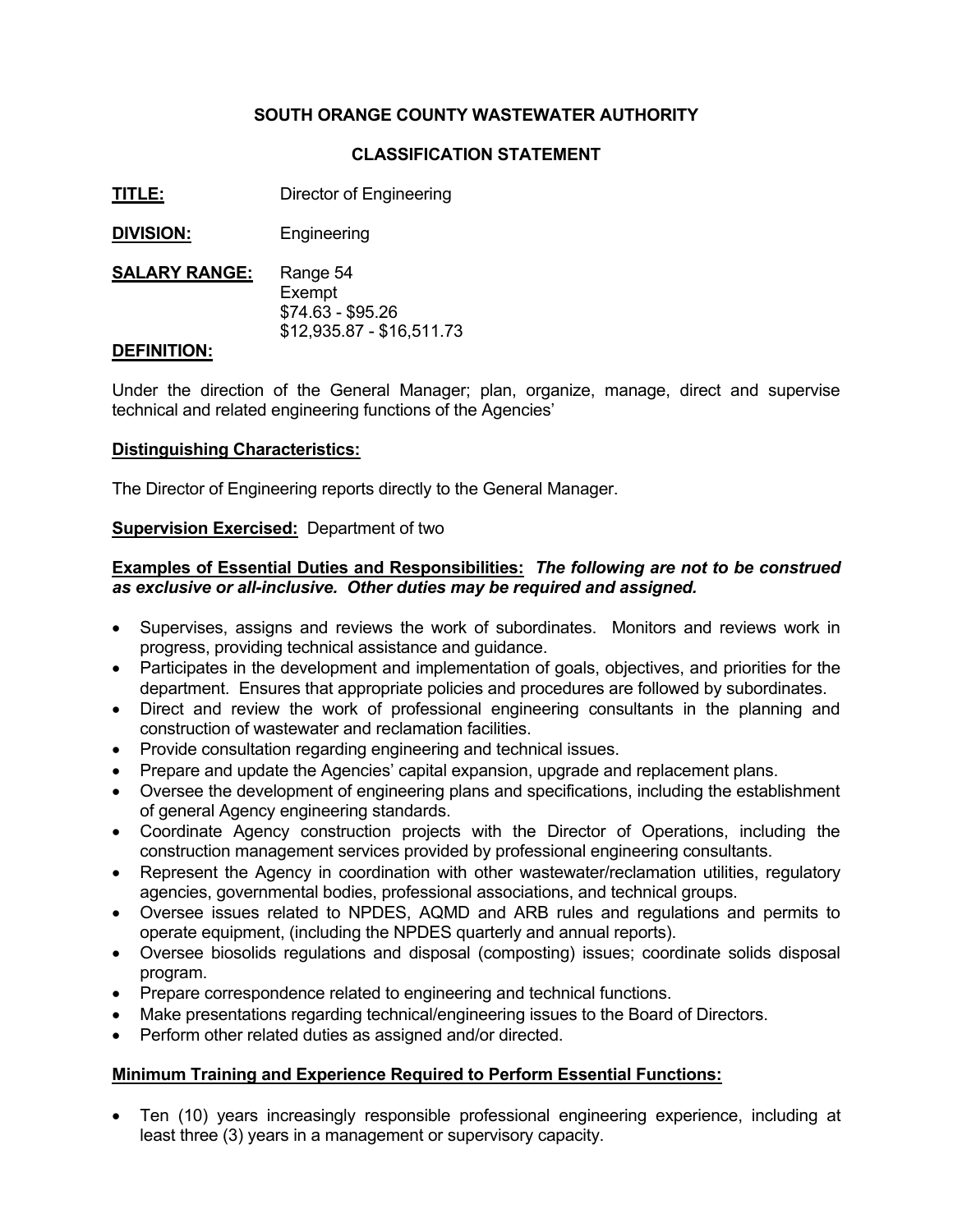- Graduation from a college or university with a baccalaureate degree in civil engineering or related field or an acceptable equivalent.
- Possession of a valid and current certificate of registration as a Civil Engineer issued by the State of California is required.
- Must posses a valid California, Class C, driver's license in good standing.

# **Other Special Requirements:**

- A thorough knowledge of technical regulations dealing with air, land and water.
- Thorough knowledge of the principles and practices of civil engineering with particular emphasis on the design and construction of wastewater treatment and related facilities.
- Knowledge of the methods of preparing designs, plans, specifications, estimates, reports and recommendations relating to Agency facilities and projects. Applicable Federal, State and local laws, rules and regulations related to technical/engineering matters during planning, design and construction of Agency facilities and projects.
- Ability to plan, organizes, manage, coordinate and develop Agency technical/engineering functions.
- Knowledge of computer systems and software packages related to engineering analysis and functions.
- Effectively represent the Agency's technical/engineering functions with the public, other government agencies, contractors, and professional engineering consultants.

# **Physical and Mental Abilities Required to Perform Essential Functions:**

## **Language Ability and Interpersonal Communication**

- Must be able to pass the Agency's pre-employment physical examination
- Ability to analyze and categorize data and information in order to determine the relationship of the data with reference to established criteria/standards. Ability to compare, count, differentiates data and information. Ability to classify, compute and tabulate data.
- Ability to counsel, mediate and/or provide first line supervision. Ability to persuade, convinces, and trains others. Ability to advise and provide interpretation regarding the application of policies, procedures and standards to specific situations.
- Ability to utilize a wide variety of descriptive data and information such as Agency reports, directories, meeting agendas, minutes, staff reports, budgets, non-routine correspondence and computer software operating manuals.
- Ability to communicate effectively orally and in writing with Agency personnel, contractors, Board members and customers.

## **Mathematical Ability**

• Ability to add and subtract, multiply and divide, and calculate percentages, fractions, and decimals.

## **Judgement and Situational Reasoning Ability**

- Ability to use functional reasoning in performing influence functions such as supervising, managing, leading, directing and controlling.
- Ability to exercise the judgment, decisiveness and creativity required in situations involving the direction, control and planning of an entire program or multiple programs.